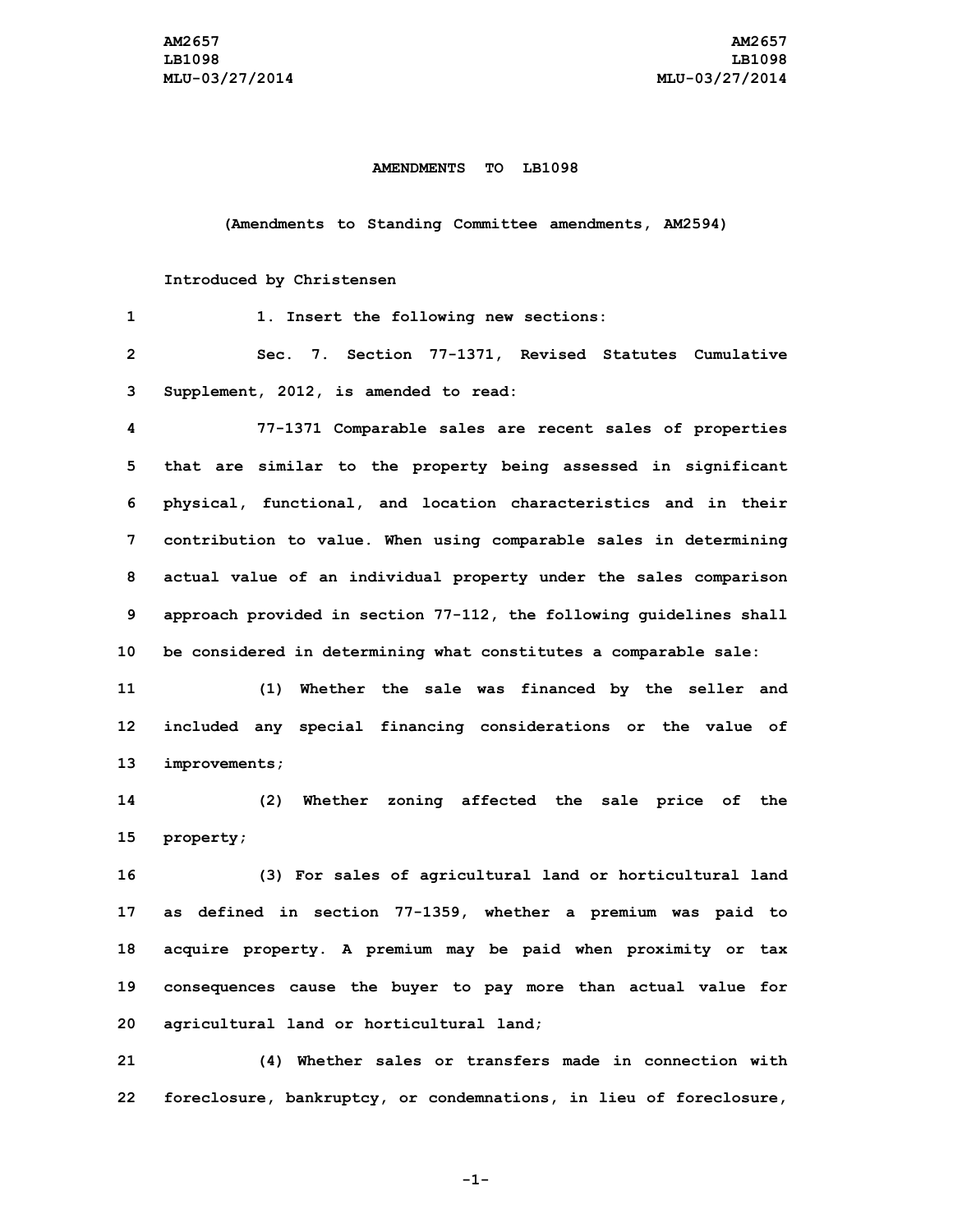**or in consideration of other legal actions should be excluded from comparable sales analysis as not reflecting current market value; (5) Whether sales between family members within the third degree of consanguinity include considerations that fail to reflect current market value; (6) Whether sales to or from federal or state agencies or local political subdivisions reflect current market value; (7) Whether sales of undivided interests in real property or parcels less than forty acres or sales conveying only <sup>a</sup> portion of the unit assessed reflect current market value; (8) Whether sales or transfers of property in exchange for other real estate, stocks, bonds, or other personal property reflect current market value; (9) Whether deeds recorded for transfers of convenience, transfers of title to cemetery lots, mineral rights, and rights of easement reflect current market value; (10) Whether sales or transfers of property involving railroads or other public utility corporations reflect current market value; (11) Whether sales of property substantially improved subsequent to assessment and prior to sale should be adjusted to reflect current market value or eliminated from such analysis; (12) For agricultural land or horticultural land as defined in section 77-1359 which is or has been receiving the special valuation pursuant to sections 77-1343 to 77-1347.01, whether the sale price reflects <sup>a</sup> value which the land has for**

**-2-**

**27 purposes or uses other than as agricultural land or horticultural**